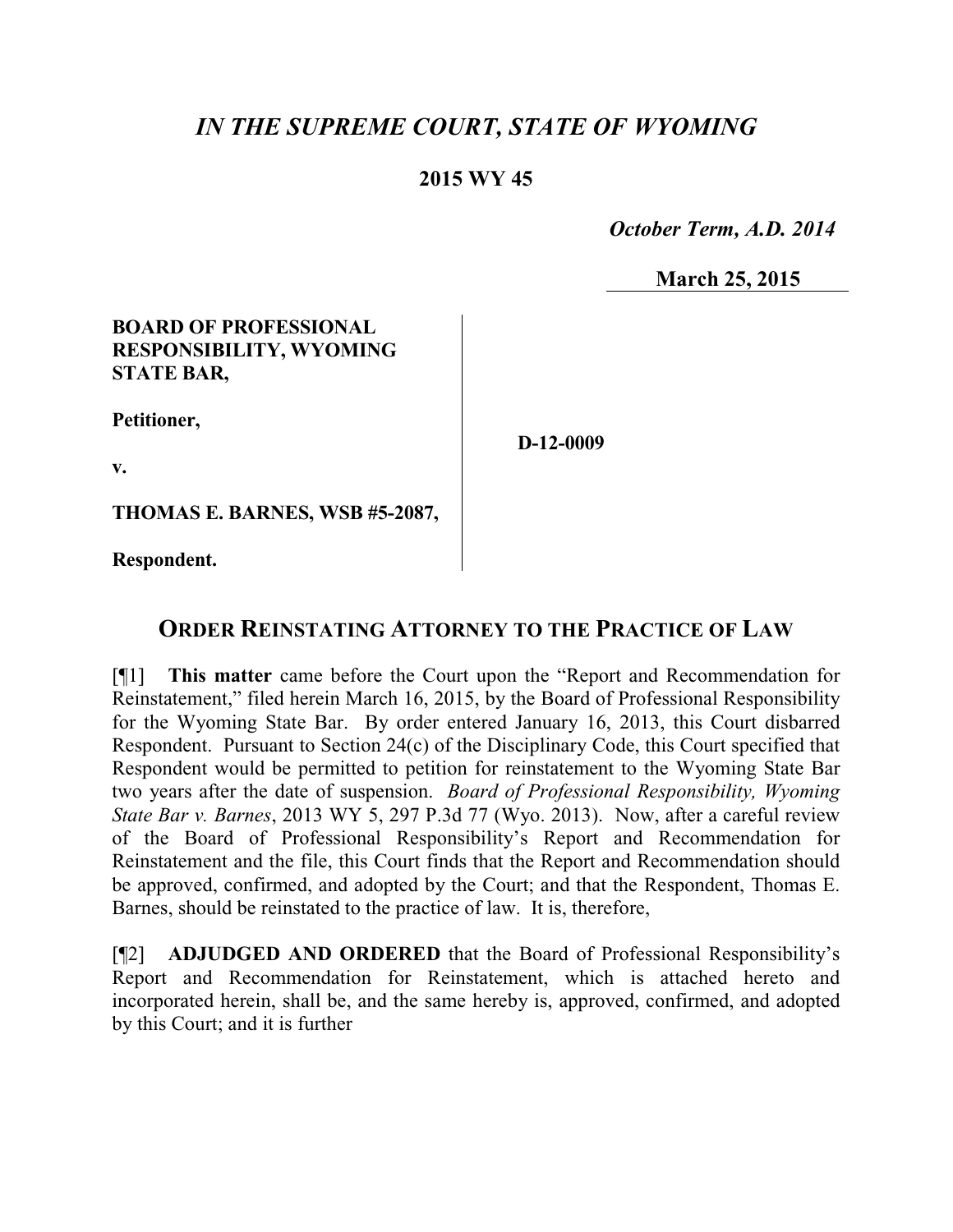[¶3] **ADJUDGED AND ORDERED** that the Respondent, Thomas E. Barnes, be, and hereby is, reinstated to the practice of law in Wyoming, effective immediately; and it is further

[¶4] **ORDERED** that, pursuant to Rule 4(a)(iv) of the Disciplinary Code for the Wyoming State Bar, this Order Reinstating Attorney to the Practice of Law, along with the incorporated Report and Recommendation for Reinstatement, shall be published in the Wyoming Reporter and the Pacific Reporter; and it is further

[¶5] **ORDERED** that the Clerk of this Court shall docket this Order Reinstating Attorney to the Practice of Law, along with the incorporated Report and Recommendation for Reinstatement, as a matter coming regularly before this Court as a public record; and it is further

[¶6] **ORDERED** that the Clerk of this Court transmit a copy of this Order Reinstating Attorney to the Practice of Law to the members of the Board of Professional Responsibility and to the clerks of the appropriate courts of the State of Wyoming.

 $[$ ¶7] **DATED** this 25<sup>th</sup> day of March, 2015.

## **BY THE COURT:\***

 $\sqrt{s}$ 

### **E. JAMES BURKE Chief Justice**

**\***Justice Davis took no part in the consideration of this matter.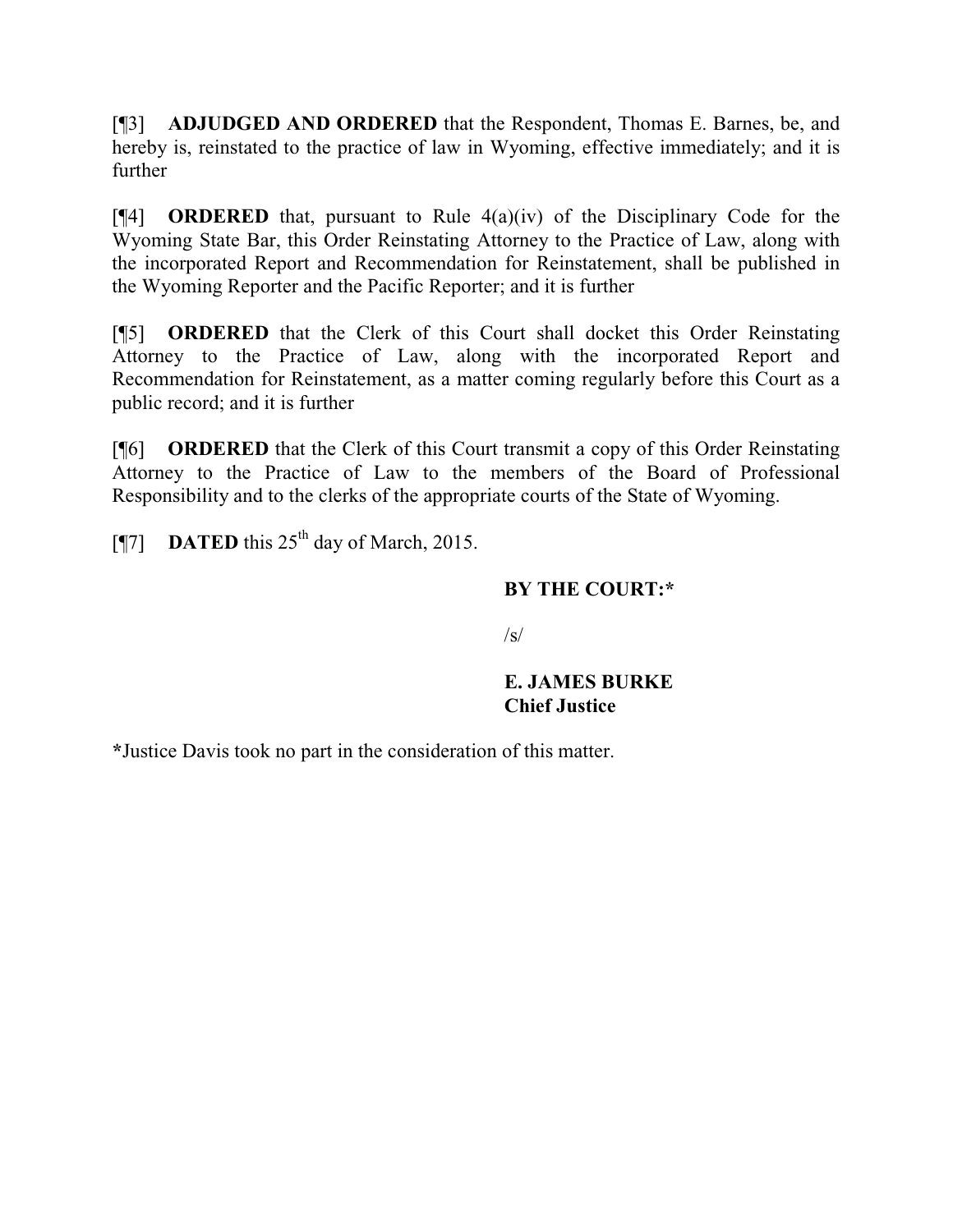#### **BEFORE THE SUPREME COURT**

### OF THE STATE OF WYOMING

IN THE SUPREME COURT

MAR 1 6 2015

| In the matter of  | <b>CAROL THOMPSON, CLERK</b> |
|-------------------|------------------------------|
| THOMAS E. BARNES, | <b>BY DEPUTY</b>             |
| $WSB + 5-2087$ ,  |                              |
|                   | <i>WSC No. D-12-0009</i>     |
| Respondent.       |                              |

### **REPORT & RECOMMENDATION FOR REINSTATEMENT**

THIS MATTER came before the Board of Professional Responsibility (the "Board") on the 10<sup>th</sup> day of March, 2015, for consideration of the Stipulation for Reinstatement of Respondent. In addition to reviewing the Stipulation and the accompanying Affidavit of Factual Basis, the Board received comments from Mark W. Gifford, Bar Counsel, and from Respondent. The Board, having considered the Stipulation, the supporting Affidavit, and being fully informed in the premises, FINDS and RECOMMENDS as follows:

 $1<sub>1</sub>$ Respondent was disbarred by order of the Wyoming Supreme Court dated January 16, 2013. Respondent's disbarment followed his conviction of one count of felony forgery for which Respondent was sentenced to two years of supervised probation. Respondent was granted First Offender status as provided in W.S. § 7-13-301.

Following the criminal conviction, Bar Counsel instituted disciplinary proceed-2. ings. Respondent failed to respond to the formal charge and default was entered. At the sanction hearing held December 3, 2012, Respondent testified and expressed remorse for his conduct, for which Respondent had made full restitution.

 $3.$ In consideration of the following mitigating factors: (a) absence of a prior disciplinary record; (b) timely good faith effort to make restitution or rectify consequences of mis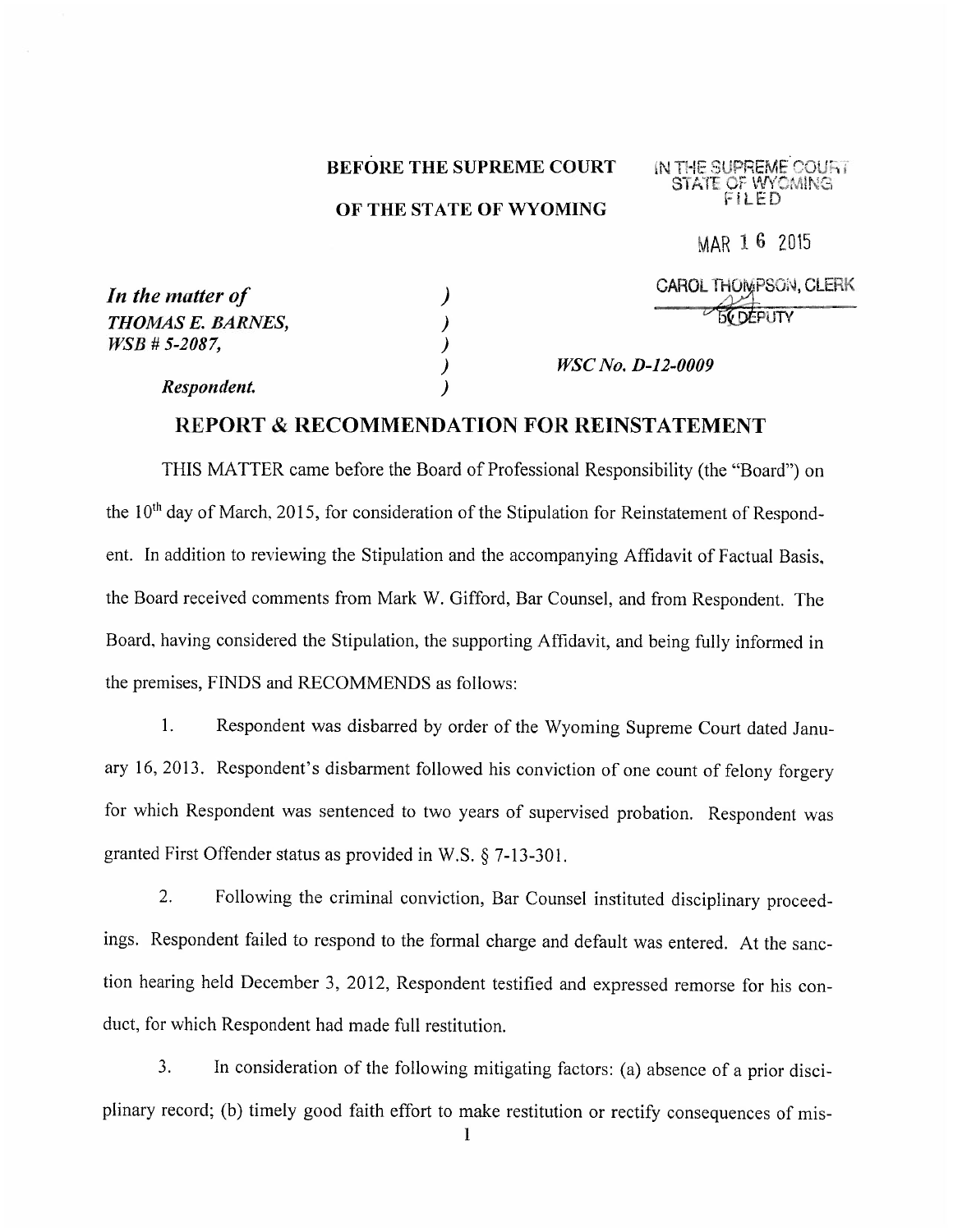conduct; (c) imposition of other penalties or sanctions; and (d) remorse, the Board recommended Respondent's disbarment with the proviso that Respondent "may petition for reinstatement" following the dismissal of the pending criminal matter, but in no event less than two years from the date of the Order of Disbarment." The Court accepted the Board's recommendation and so provided in the Order of Disbarment.

 $\overline{4}$ . Section 24(c) of the Disciplinary Code provides, "An attorney who has been disbarred may not petition for reinstatement for at least five (5) years from the effective date of disbarment unless another period is specified in the order." Here, the Order of Disbarment specified another period.

5. On February 26, 2015, Respondent filed a timely petition for reinstatement pur-

suant to Section 24 of the Disciplinary Code and submitted the requisite \$1,000.00 fee.

6. Section 24(f) of the Disciplinary Code provides:

Following receipt of a petition for reinstatement, Bar Counsel and the attorney may stipulate to reinstatement by submitting to the BPR a written stipulation and affidavit of the attorney which provides a detailed description of the factual basis for compliance with the elements detailed below in subsection  $(g)$ . Any such stipulation shall be approved or disapproved by the BPR. If the stipulation is approved, a report and recommendation shall be transmitted to the Court. If accepted by the Court, the Court shall issue its order stating that the attorney is reinstated to the practice of law, which may include any conditions the Court deems appropriate.

The elements detailed in subsection (g) are:

(i) The respondent has been rehabilitated;

(ii) The respondent has substantially complied with all requirements imposed by the Court;

(iii) The respondent has the character and fitness qualifications to practice law in this state as outlined in Section IV of the Wyoming Rules and Procedures Governing Admission to the Practice of Law: